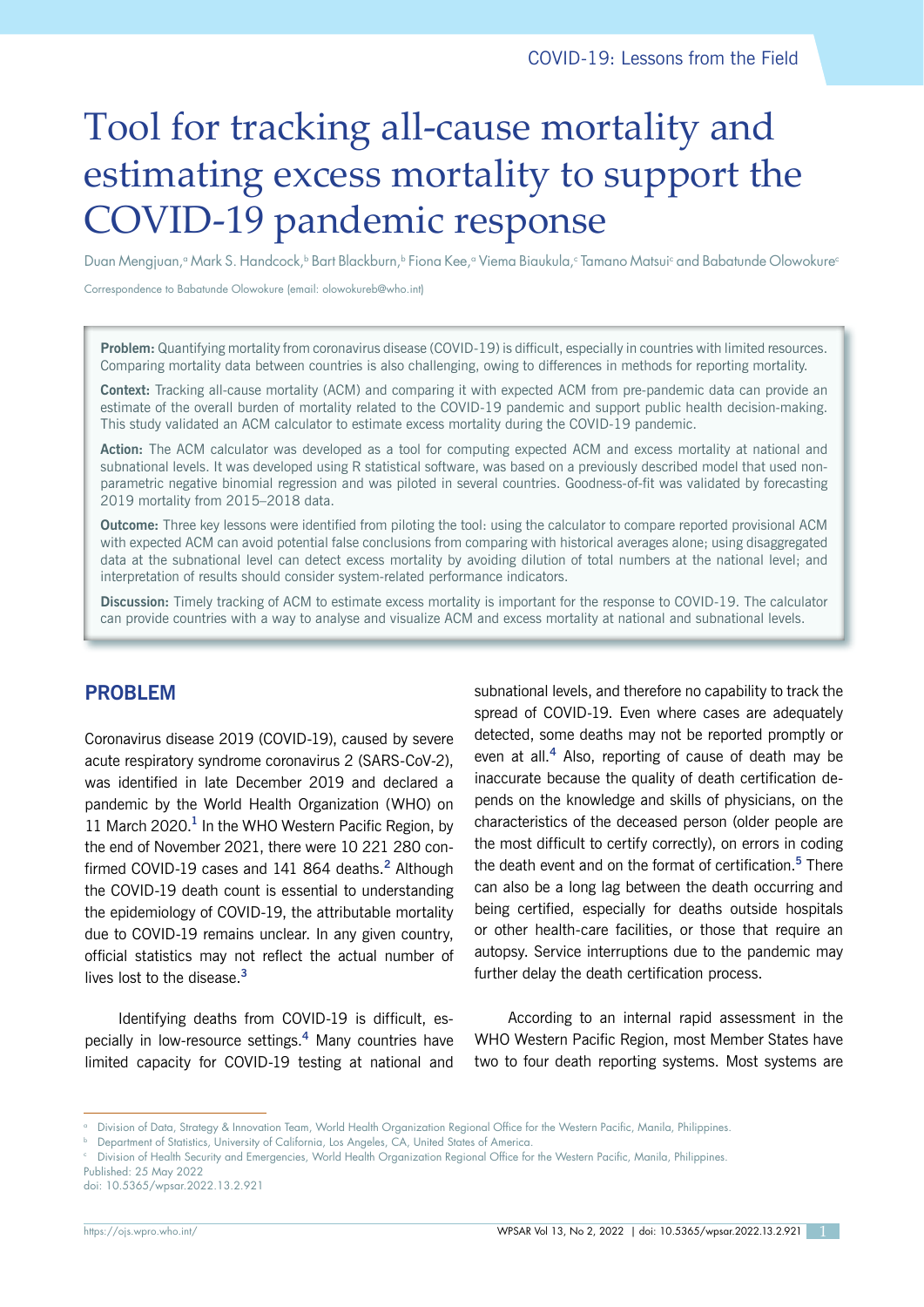electronic or partially electronic, and although some are well-integrated within civil registration and vital statistics systems, others are disjointed. The United Nations Statistics Division estimated that death registration coverage is over 80% in 15 of the 27 Western Pacific Regional Member States with data available.**<sup>6</sup>** Total death counts, reported either weekly or monthly, are publicly available from at least six Member States, and data are available internally from at least four. Thus, it may be feasible for several Member States in the WHO Western Pacific Region to track all-cause mortality (ACM) to provide timely information on COVID-19 deaths. Ideally, deaths would be reported as soon as possible, with more detailed information (e.g. cause of death) reported later when death certificates become available.

## **CONTEXT**

Tracking current ACM and comparing it with expected ACM from pre-pandemic data can provide an estimation of the overall burden of mortality potentially related to the COVID-19 pandemic.**<sup>4</sup>** This method requires first estimating the number of deaths that would be expected if the COVID-19 pandemic had not occurred (i.e. expected deaths) using historical data and a sophisticated statistical model.**<sup>7</sup>** Excess mortality is then estimated by comparing the current reported provisional deaths with the expected deaths.**<sup>8</sup>**

The excess mortality may be directly or indirectly due to COVID-19. Indirect deaths due to COVID-19 include those linked to conditions that were present before the pandemic and have resulted in death because health systems were overwhelmed, those due to patients avoiding health-care facilities and those linked to routine service delivery interruption for non-COVID-19 disease. These indirect deaths due to COVID-19 are not captured in the COVID-19 death numbers reported to WHO.**<sup>9</sup>** Given that COVID-19 deaths can influence national and subnational response measures, additional effort is required to ensure that this information is readily available and quickly tracked.

A common method to estimate the expected ACM is to use the average death count for each week over a 5-year period. However, this method does not account for the seasonality of mortality, or for the trend and smoothness of expected mortality from week to week or month

to month. Additionally, if a trend is present over time, using historical averages will not capture the trend or allow it to be projected into the future. A more sophisticated method by Weinberger et al.**<sup>10</sup>** fits Poisson regression models that adjust for seasonality, year-to-year baseline variation, influenza epidemics and reporting delays. Our statistical model, the WHO Western Pacific Regional Office ACM calculator (hereafter, the ACM calculator), is based on this method.

## **ACTION**

#### **The WHO Western Pacific Regional Office ACM calculator**

The ACM calculator was developed to assist Member States in the WHO Western Pacific Region in tracking and analysing ACM.**<sup>11</sup>** The user enters the relevant ACM data into the designated template in the calculator, and the expected ACM and excess mortality are calculated.

The calculator can be used online or installed onto a local machine. The input data are never stored offline and are only accessible to the user. Depending on the amount of data entered, the calculator will finish computing within seconds or minutes. Various outputs are available, including disaggregated results; for example, the calculator can provide expected ACM by age group and sex if the data entered are disaggregated by these factors. The results can be displayed in a variety of formats, including tables and graphs.**<sup>11</sup>**

#### **Statistical methods**

The ACM calculator is based on the model of Weinberger et al.,**<sup>10</sup>** but uses non-parametric negative binomial regression. This approach was preferred to Poisson regression because it allows for overdispersion and can account for instances of low or zero counts.**<sup>10</sup>** The mean function includes a smooth trend and a smooth non-parametric annual cycle in mortality over time. These terms were specified using cubic smoothing splines, including a cyclical one for the annual cycle. The model allows for arbitrary time-varying covariates, and the parameters were estimated through restricted maximum likelihood estimation. The methodology does not currently adjust for influenza epidemics and reporting delays because this information is not consistently reported.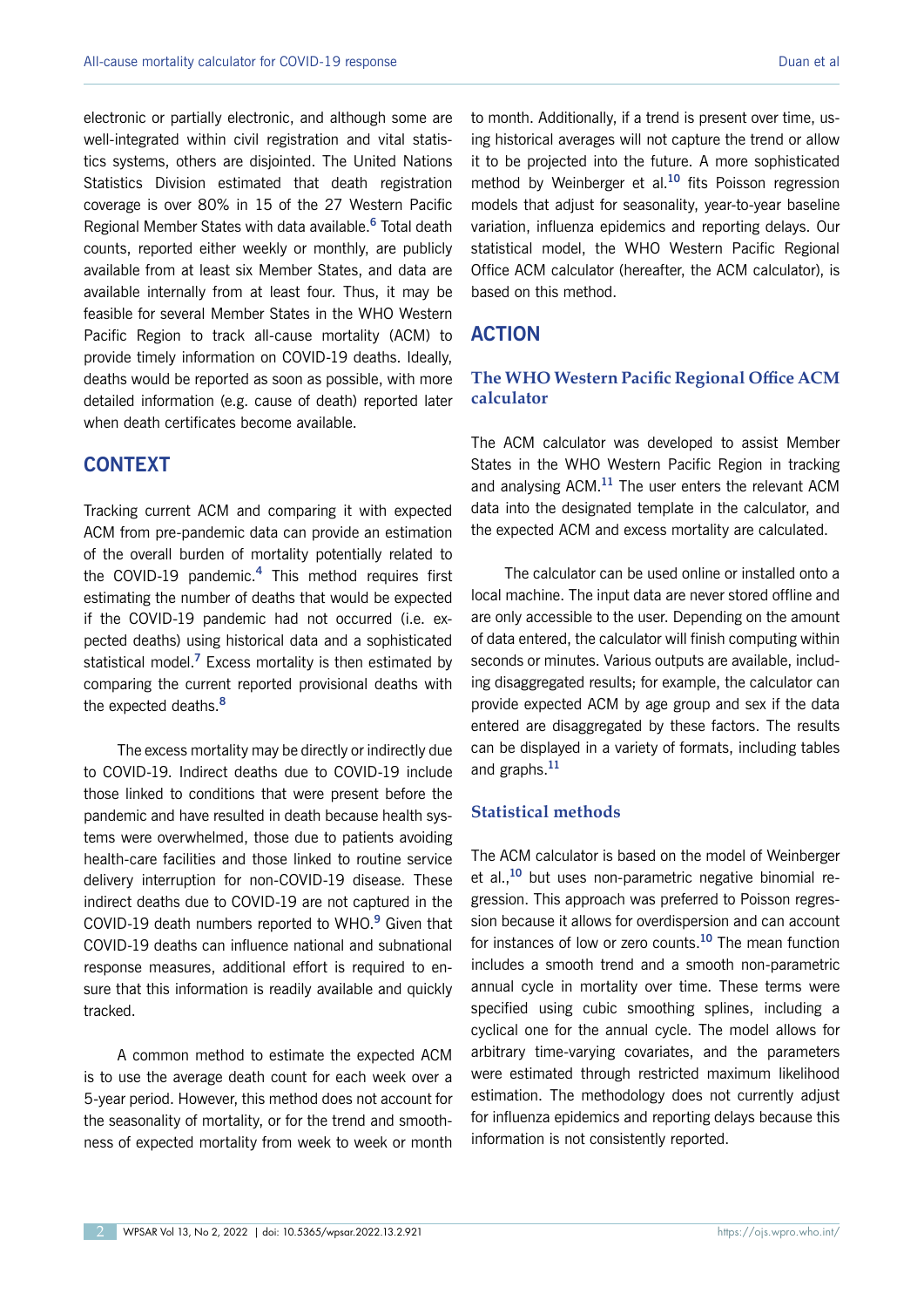The expected ACM deaths are forecast stochastically, to represent uncertainty in the estimate of the expected. Thus, statistical significance in observed data can be determined (i.e. a substantial increase or decrease from the baseline). The forecast is an average over the sampling distribution of the parameter estimates, which is a simple way to account for uncertainty in the expected deaths, in addition to the sampling variation of the counts for given model parameters. This approach is preferred to a formal Bayesian model because of its simplicity. The model goodness-of-fit was validated by forecasting 2019 mortality from 2015–2018 data (see **Appendix**  for details). The validation indicated that the statistical coverage of the procedure is close to its nominal rate and that the prediction interval lengths are smaller than those based on the historical average model. The intervals based on the historical average are misleading and their actual coverage is far below their nominal coverage.

The calculator was developed using R statistical software (ver. 4.1.2), which includes the estimation of historical patterns and the computation of expected ACM. The software computes the excess mortality from 2020 to the present time; displays different visualizations of expected ACM and excess mortality and allows these visualizations and their raw data to be downloaded for further analysis and inclusion in reports; and includes interactive help and documentation of the methodology. The software is open-source. For reproducibility purposes, the exact code used for the analyses in this paper is in a static archive.**<sup>13</sup>**

## **OUTCOME**

The ACM calculator has been tested using publicly available data from several Member States. Two examples are provided to highlight key lessons from implementing the calculator.

The first example from one country (January through September 2020) compares ACM plots using the calculator versus ACM plots based on historical averages only. The results from the calculator showed that the recorded counts were well within the 95% prediction interval generated (**Fig. 1A**). Although the reported counts were sometimes above the expected counts (most notably in August), the reported counts were always within the prediction interval. In contrast, the recorded counts based on the historical average

only were well above the historical average (**Fig. 1B**) but confidence intervals and statistical increase were not calculated. The calculator values are above the historical average because of the presence of an upward trend in reported counts from 2015 to 2019; the calculator takes this into account whereas the historical average does not. Because historical averages do a poor job of predicting, comparison with the monthly average alone would lead to false conclusions.

The second example illustrates the ability of the calculator to show hidden excess mortality within subregions based on disaggregated data. Using data from another country, the national data indicate no excess mortality over a particular period (**Fig. 2A**), whereas the data for that period from a single local region show excess mortality during July and August that is outside the 95% prediction intervals for these months (**Fig. 2B**). Therefore, the excess mortality for July and August is statistically significantly different from zero (even after adjusting for multiple comparisons).**<sup>7</sup>** This example highlights the value of being able to analyse subregions, because excess mortality may not be identifiable at the national level in some cases.

#### **Lessons identified**

Three key lessons were identified from piloting the tool: using the calculator to compare reported provisional ACM with expected ACM can avoid potential false conclusions from comparing with historical averages alone; using disaggregated data at the subnational level (e.g. by region, sex and age) can detect excess mortality by avoiding dilution of total numbers at the national level; and interpretation of results should consider systemrelated performance indicators such as system coverage, completeness and reporting delays.

#### **Suggestions for interpreting results**

Given that the quality of mortality reporting varies greatly within and between Member States, the results of the ACM calculator should be interpreted with caution. Death coverage may differ if mortality reporting systems do not cover all death counts, with inconsistencies if a country has multiple systems, especially in low-resource settings. Civil registration of deaths is often below 20% in lowand middle-income countries.**<sup>4</sup>** There are also timeliness issues and reporting delays, so the death count may be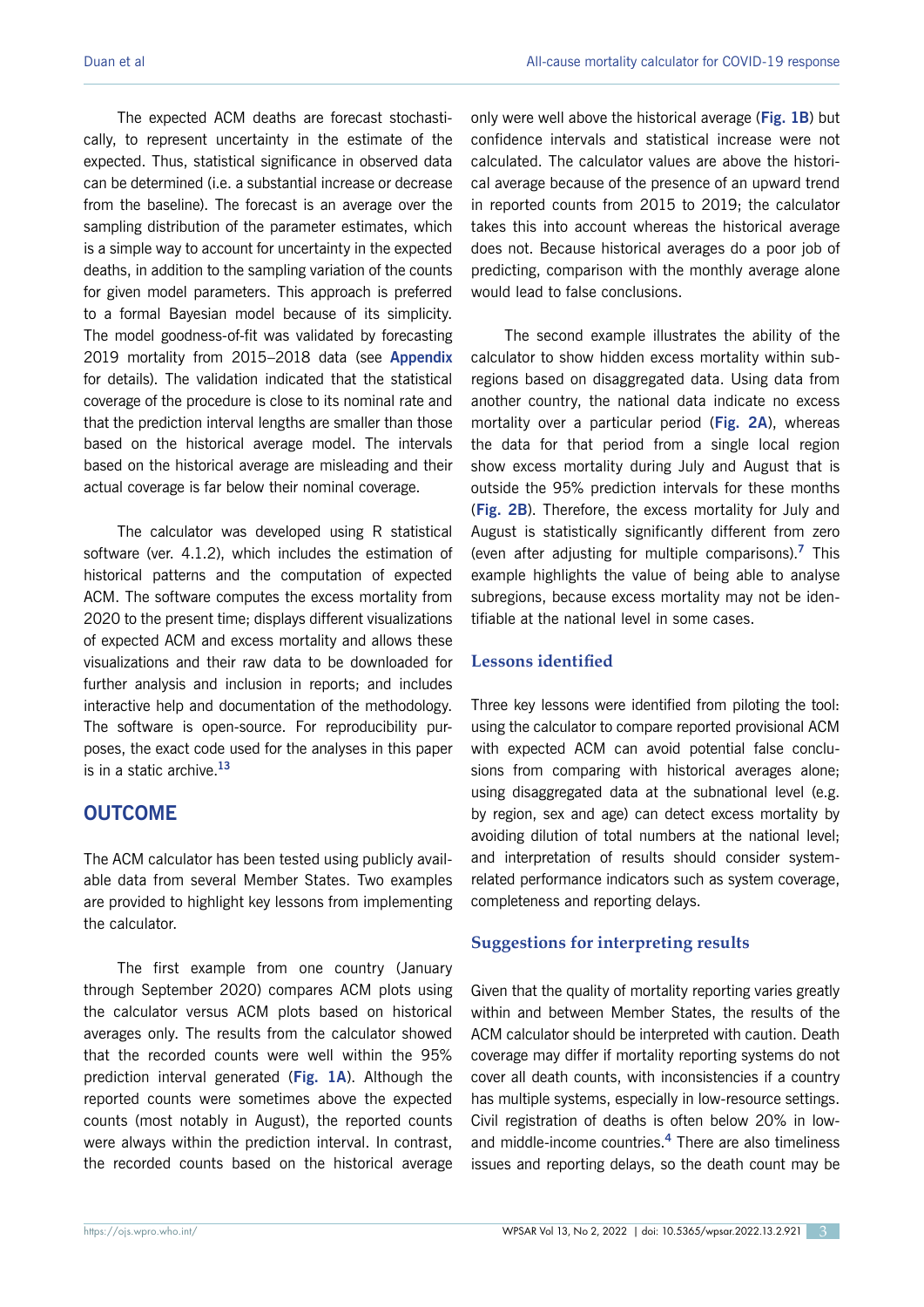Fig. 1. **A) Monthly reported ACM compared with expected ACM for the first 9 months of 2020 using the calculator. The red zone is the 95% prediction interval. B) Monthly reported ACM compared with the expected ACM and the historical average ACM. The blue lines plot the recorded number of deaths, the orange the expected number of deaths under the model and the green the average number of deaths by month during 2015–2019.**

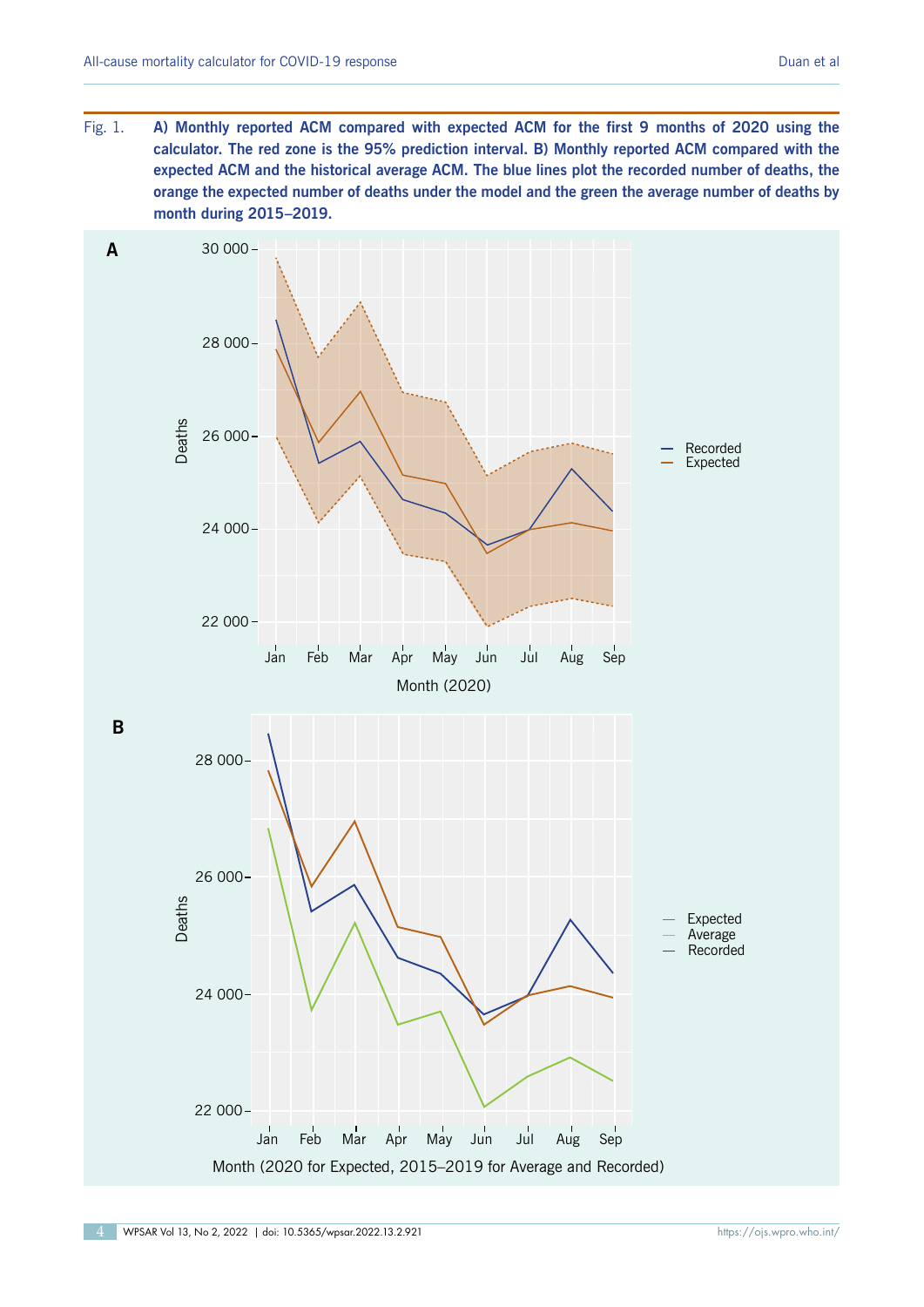Fig. 2. **ACM at the national (A) and subregional level (B) within the same member state in the WHO Western Pacific Region. Looking at the aggregate would lead to a conclusion of no excess mortality present; however, by disaggregating the data into subregions we can identify areas where significant excess mortality is present.**

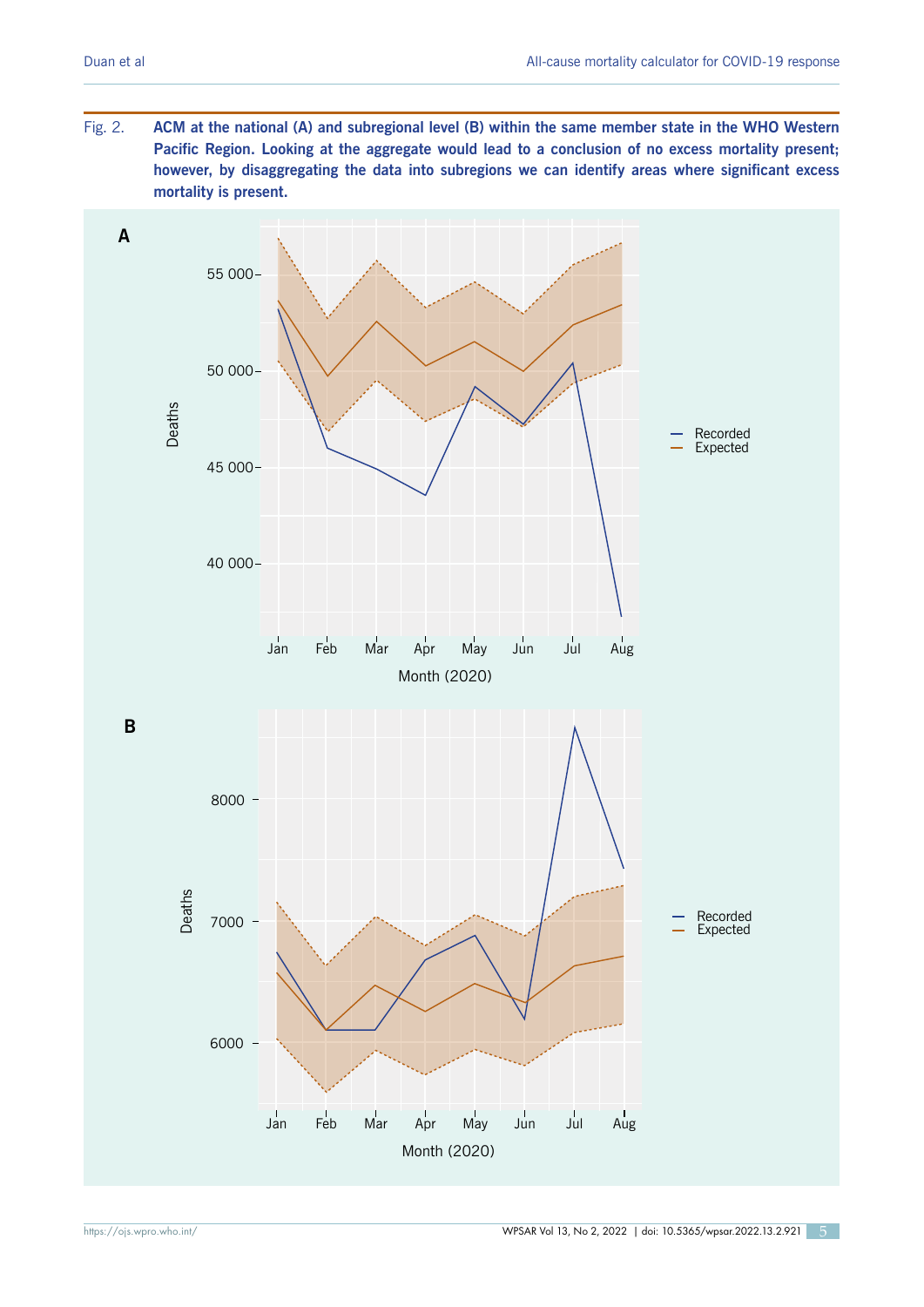incomplete for certain periods (e.g. the latest week or month). It can take more than 12 months for mortality data to be finalized at the national level owing to deaths not being promptly reported or registered by subnational authorities, a long lag between a death and completion of the death certificate, a backlog at the subnational level that delays reporting to the national level and long processing times for the reporting systems. The use of disaggregated data to improve monitoring sensitivity may be affected by differences in the severity of COVID-19 transmission between subnational regions; also, the impact may vary among different population groups (e.g. by sex, age and occupation).

Proactively tracking ACM at the local level may help to capture more timely information, given that reporting and validation from the local to the national level may take several months to complete. Also, in both the short and long term, careful interpretation of the results is crucial to tailor specific actions based on conditions within each Member State.

For countries with existing systems that cover compulsory and universal mortality reporting, it is important to make use of the existing data to monitor weekly and monthly trends, to drive decision-making. For countries with low levels of mortality reporting coverage, it is still worth monitoring weekly and monthly trends based on available data; however, results should be interpreted with caution, as mentioned above. Additional resources or channels (e.g. burial or cemetery registration) can be employed to track total death counts. Community based mortality reporting should also be considered if necessary.

## **Limitations**

There are two main limitations to the calculator. First, our methodology assumes that reported counts are the actual values and that reports are complete and accurate. However, provisional death counts are normally used for timely monitoring. Results should be compared with in-place systems, as mentioned above. Second, the fundamental assumption is that the statistical variation in ACM during the historical period (2015–2019) is the same as that from 1 January 2020 onward in the counter-factual situation where there was no pandemic. This is not directly testable because of confounding by the pandemic itself. In addition, it is assumed that the negative binomial regression model is adequate to capture this variation, and that counts are independent from period to period (conditional on the annual cycle and covariates). If these assumptions are incorrect, the estimates and prediction intervals will be inaccurate and probably overly optimistic.

## **DISCUSSION**

During an epidemic or other public health emergency where mortality occurs, such as the COVID-19 pandemic, many countries experience disruption to routine health-care services and socio-behavioural changes in the population. For example, 90% of countries have reported disruptions to essential health services since the COVID-19 pandemic began.**<sup>12</sup>** These changes, together with a lack of reliable data and reporting systems, make the true burden of the pandemic difficult to quantify. ACM, when reported in a timely manner, can be used to estimate excess mortality, providing a rapid snapshot of the situation to support decision-makers to identify the extent and progression of the pandemic. Analysing and interpreting ACM data (including disaggregated data) can also provide important information about who is dying and where, which can then guide decisions on targeted surveillance and efficient use of health resources. The ACM calculator was developed to make it easy for Member States to analyse and visualize their ACM data. Users reported that the tool allowed them to analyse data on their own and easily generate results. Although the underlying statistical model is sophisticated, the use of complex algorithms in the background provides state-of-the-art summaries in the foreground. The model is standardized for a broad user base but could be customized for the needs of specific Member States. However, caution should be exercised when interpreting the results.

## *Acknowledgements*

This article and the calculator described herein are the result of close collaboration between different units of the WHO Regional Office for the Western Pacific and all country offices in the region. We would like to thank all the emergency and health system focal points. We are also grateful for the great support from Gao Jun in the Health Information and Innovation Unit of the Division of Data, Strategy and Innovation in the WHO Western Pacific Regional Office.